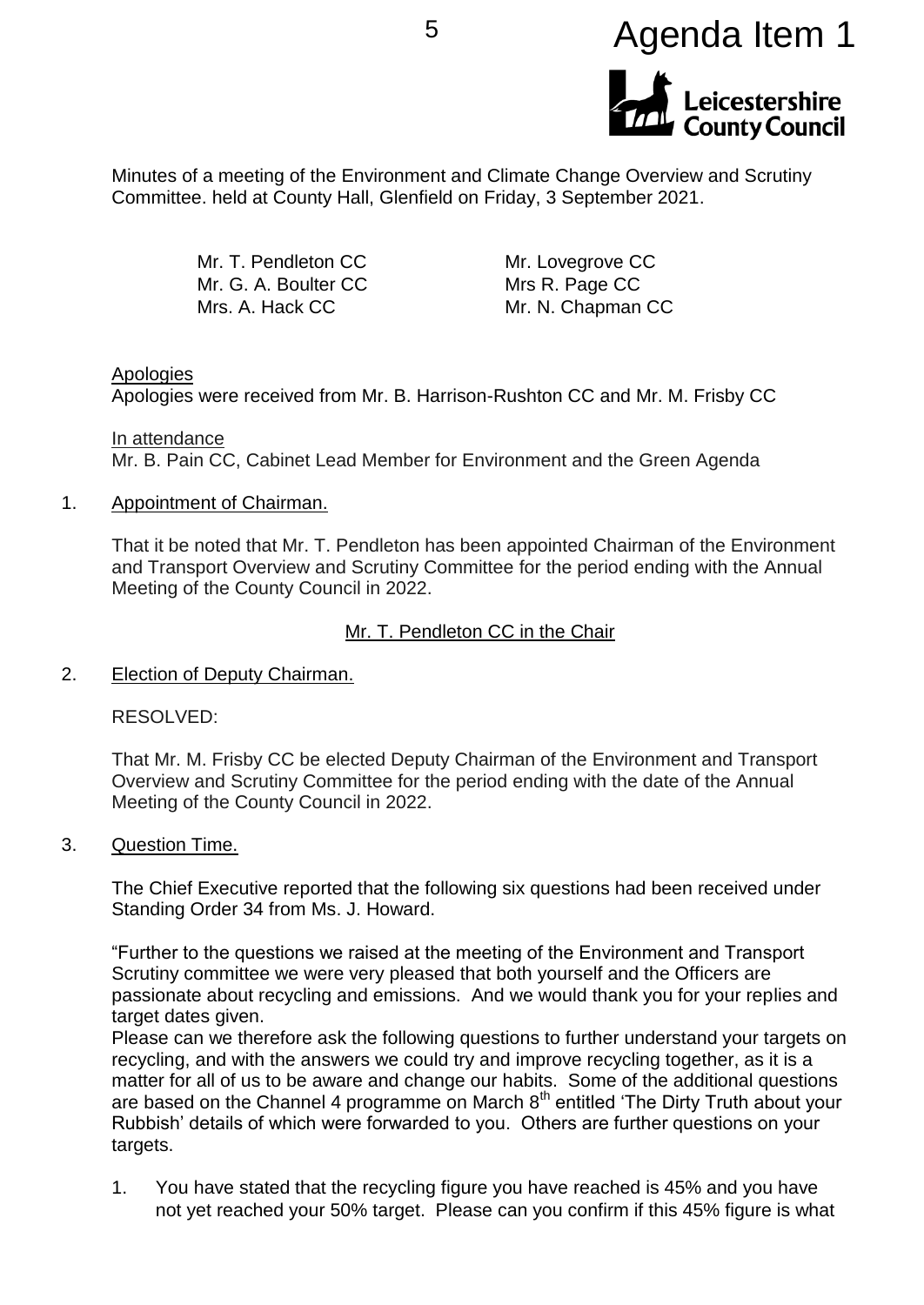is collected by the collecting authorities or is the figure that is actually sent for recycling within the County."

# **Response by the Chairman:**

"The 45% figure is based on former National Indicator 192, defined as the percentage of household waste sent for reuse, composting or recycling. This incorporates material collected by district councils at the kerbside and material delivered by residents to one of LCC's Recycling and Household Waste Sites.

This figure is calculated through the national WasteDataFlow system. Information on how NI192 is calculated can be found at

[https://www.wastedataflow.org/documents/guidancenotes/NationalIndicators/GN31\\_Hand](https://www.wastedataflow.org/documents/guidancenotes/NationalIndicators/GN31_Handbook_Definitions_1.0.pdf) book Definitions 1.0.pdf and

[https://www.wastedataflow.org/documents/guidancenotes/NationalIndicators/GN30a\\_BV](https://www.wastedataflow.org/documents/guidancenotes/NationalIndicators/GN30a_BVPI_and_NI_comparator_calculations_Qu100.pdf) [PI\\_and\\_NI\\_comparator\\_calculations\\_Qu100.pdf"](https://www.wastedataflow.org/documents/guidancenotes/NationalIndicators/GN30a_BVPI_and_NI_comparator_calculations_Qu100.pdf)

2. "What percentage of recycling collected is rejected and sent to landfill or incineration as it is contaminated."

# **Response by the Chairman**

"During the 2020/21 financial year, just over 10% of the total tonnage of kerbside collected recycling was contaminated."

3. "What audits are taken on black bag waste to determine any percentage figure of recyclable products that are contained in the waste. If these figures are not available, please can consideration be given to producing them so that improvements can be made. This will dramatically help ambient air quality from air polluting emissions from plastics in the incineration process."

# **Response by the Chairman**

"Audits of black bag waste are undertaken on an ad-hoc basis. The last audit took place in autumn 2018."

4. "In reply to question 4, 5, In particular you state:

*Emissions from the disposal of municipal waste are classified as Scope 3 (Other indirect emissions) i.e. emissions that are a consequence of an organisation's actions but which occur at sources which they do not own or control under HM Government's Environmental Reporting Guidelines (March 2019) for voluntary greenhouse gas reporting. The inclusion of these emissions is optional, please see previous answer with regard to changes in the scope of the council's greenhouse gas emissions report.*

If these reporting requirements are optional we would enquire why you would not wish to include them into your net carbon emission targets as they are part of the County's carbon footprint. As you know Wales is setting a very good example and targeting to be a Zero Waste country by 2050.

[https://gov.wales/sites/default/files/publications/2021-03/beyond-recycling-strategy](https://emea01.safelinks.protection.outlook.com/?url=https%3A%2F%2Fgov.wales%2Fsites%2Fdefault%2Ffiles%2Fpublications%2F2021-03%2Fbeyond-recycling-strategy-document.pdf&data=04%7C01%7C%7Ce9a08899e45b45d2206f08d8df039205%7C84df9e7fe9f640afb435aaaaaaaaaaaa%7C1%7C0%7C637504553901804044%7CUnknown%7CTWFpbGZsb3d8eyJWIjoiMC4wLjAwMDAiLCJQIjoiV2luMzIiLCJBTiI6Ik1haWwiLCJXVCI6Mn0%3D%7C1000&sdata=0k6POfDKsD6pKV8yPWVpZzy%2BNrY%2BSWVSjSZLmgzhaH0%3D&reserved=0)[document.pdf](https://emea01.safelinks.protection.outlook.com/?url=https%3A%2F%2Fgov.wales%2Fsites%2Fdefault%2Ffiles%2Fpublications%2F2021-03%2Fbeyond-recycling-strategy-document.pdf&data=04%7C01%7C%7Ce9a08899e45b45d2206f08d8df039205%7C84df9e7fe9f640afb435aaaaaaaaaaaa%7C1%7C0%7C637504553901804044%7CUnknown%7CTWFpbGZsb3d8eyJWIjoiMC4wLjAwMDAiLCJQIjoiV2luMzIiLCJBTiI6Ik1haWwiLCJXVCI6Mn0%3D%7C1000&sdata=0k6POfDKsD6pKV8yPWVpZzy%2BNrY%2BSWVSjSZLmgzhaH0%3D&reserved=0)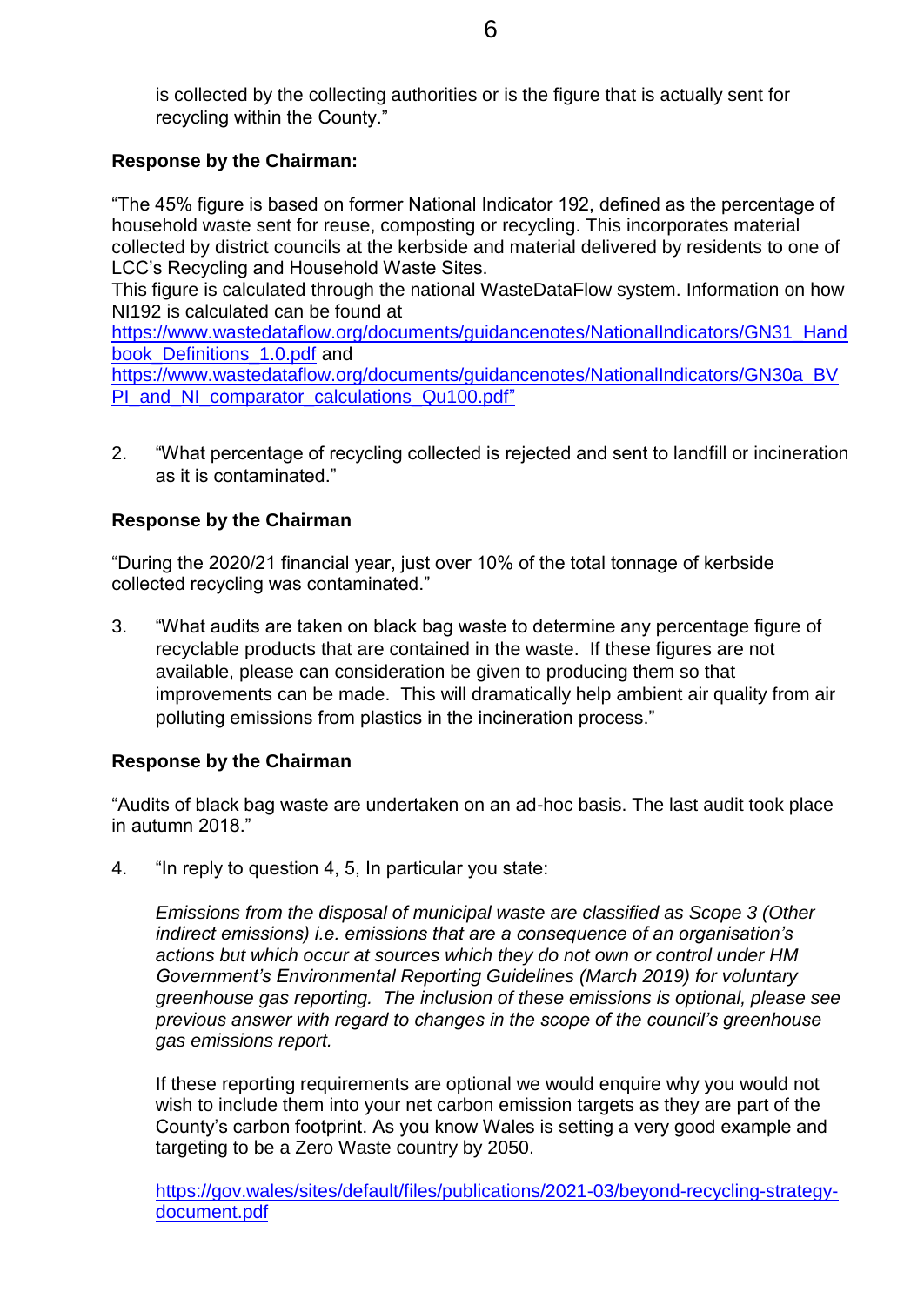## *Zero waste is where all waste that is produced is re-used or recycled as a resource without the need for any landfill or energy recovery."*

### **Response by the Chairman**

"Municipal waste is not included in the Council's own greenhouse gas reporting. The Council use the BEIS data to monitor the emissions for Leicestershire, which includes reference to waste related emissions. See [https://data.gov.uk/dataset/723c243d-2f1a-4d27-8b61-cdb93e5b10ff/uk-local](https://data.gov.uk/dataset/723c243d-2f1a-4d27-8b61-cdb93e5b10ff/uk-local-authority-and-regional-carbon-dioxide-emissions-national-statistics-2005-to-2019)[authority-and-regional-carbon-dioxide-emissions-national-statistics-2005-to-2019](https://data.gov.uk/dataset/723c243d-2f1a-4d27-8b61-cdb93e5b10ff/uk-local-authority-and-regional-carbon-dioxide-emissions-national-statistics-2005-to-2019)  for more details."

- 5. "Please will you include us in your email list for committee papers in the future, and in particular we are very interested in the target for spring 2022 for the Leicestershire Municipal Waste Management Strategy setting out how the County intends to manage municipal waste within the County to 2050, including your technology neutral position, R1 status for incinerators, and recycling etc.
- 6. Regarding your policy on Carbon Capture, we are interested in your target for the end of 2021 to complete your work. Again please can you forward the relevant paper."

## **Response by the Chairman**

"You can sign up for email alerts about newly published agendas, reports and minutes of council meetings using the link here:-

[https://politics.leics.gov.uk/mgRegisterKeywordInterest.aspx?bcr=1.](https://politics.leics.gov.uk/mgRegisterKeywordInterest.aspx?bcr=1) Once registered, you can choose which committees or electoral divisions you are interested in, you will then receive an email linking all the relevant items published that day."

### **Supplementary Questions**

The supplementary questions to questions 1, 3, 4 and 5 set out below were submitted by Ms Howard. The Chairman agreed to provide a written answer to these questions following the meeting.

"1. What percentage of the 45% of recycled waste collected is suitable and sent for actual recycling companies. Statistically this figure will be lower.

3.What percentage in the black bin waste audit was found to be recyclable in the audit. And what is being done about this. How are the public educated in this respect as different boroughs have different policies?

4. Can the council consider including these emissions from municipal waste in its policy

5. We are particularly interested in what measures the council have to ensure that it is not exposed to illegal processes in the disposal of the county's residual waste in its waste management policy bearing in mind recent fines levied on operators."

### 4. Questions asked by members.

The Chief Executive reported that no questions had been received under Standing Order 7(3) and 7(5).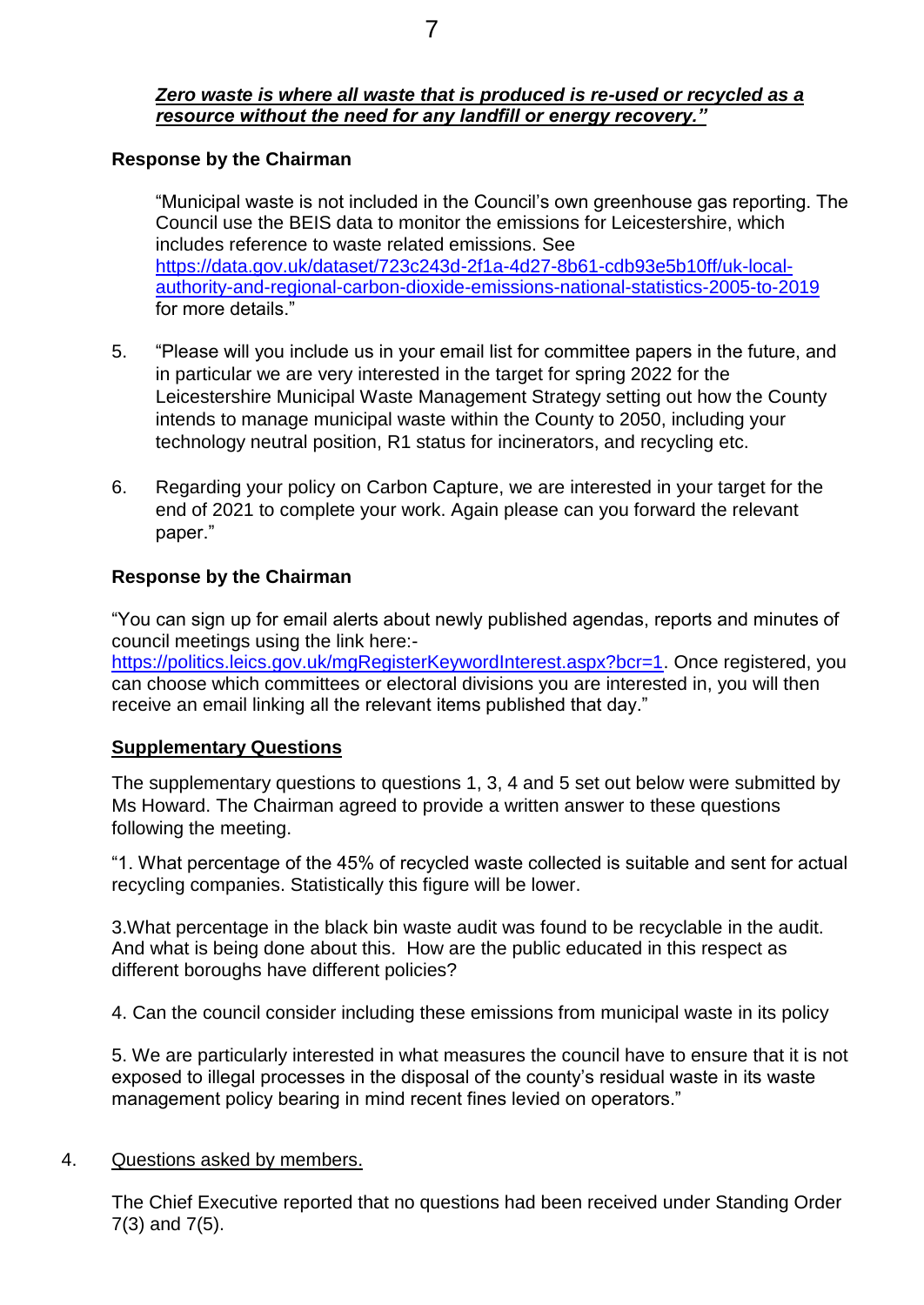### 5. Urgent Items..

There were no urgent items for consideration.

#### 6. Declarations of interest.

The Chairman invited members who wished to do so to declare any interest in respect of items on the agenda for the meeting.

All members who were also members of district councils declared a personal interest in relation Agenda Item 9, Briefing on Environment and Strategy Carbon Commitments and Agenda Item 10, the Resources and Waste Briefing.

#### 7. Declarations of the Party Whip.

There were no declarations of the party whip.

8. Presentation of Petitions.

The Chief Executive reported that no petitions had been received under Standing Order 35.

9. Briefing on Environment Strategy and Carbon Commitments.

The Committee received a briefing on the Environment Strategy and the Council's Carbon Commitments. A copy of the presentation, marked 'Agenda Item 9' is filed with these minutes.

Arising from the discussion, the following points were made:-

- i. Higher levels of air pollution within North West Leicestershire and Market Harborough were as a result of the location of industry as well as logistics located along the strategic road network. It was noted that North West Leicestershire's levels also included some emissions from the Airport, though not all.
- ii. Work was underway to develop Tranche 2 of the Carbon Reduction Roadmap to address the Council's wider unmeasured emissions and the approach to reduce Leicestershire's emissions. However, it was recognised that there also needed to be pressure from Government. The Council was working with UK100 in order to lobby for top down change.
- iii. Ash dieback was not the only risk to trees within Leicestershire, to which Members were assured that the Forestry Team continued to work to protect and improve the treescape within Leicestershire, which included the target to plant 700,000 trees by 2030.
- iv. Air quality was recognised as a multifaceted issue which was overseen by the Director of Public Health due to his oversight of the Joint Strategic Needs Assessment. Members were assured that a report would be brought to the Committee as appropriate given its remit.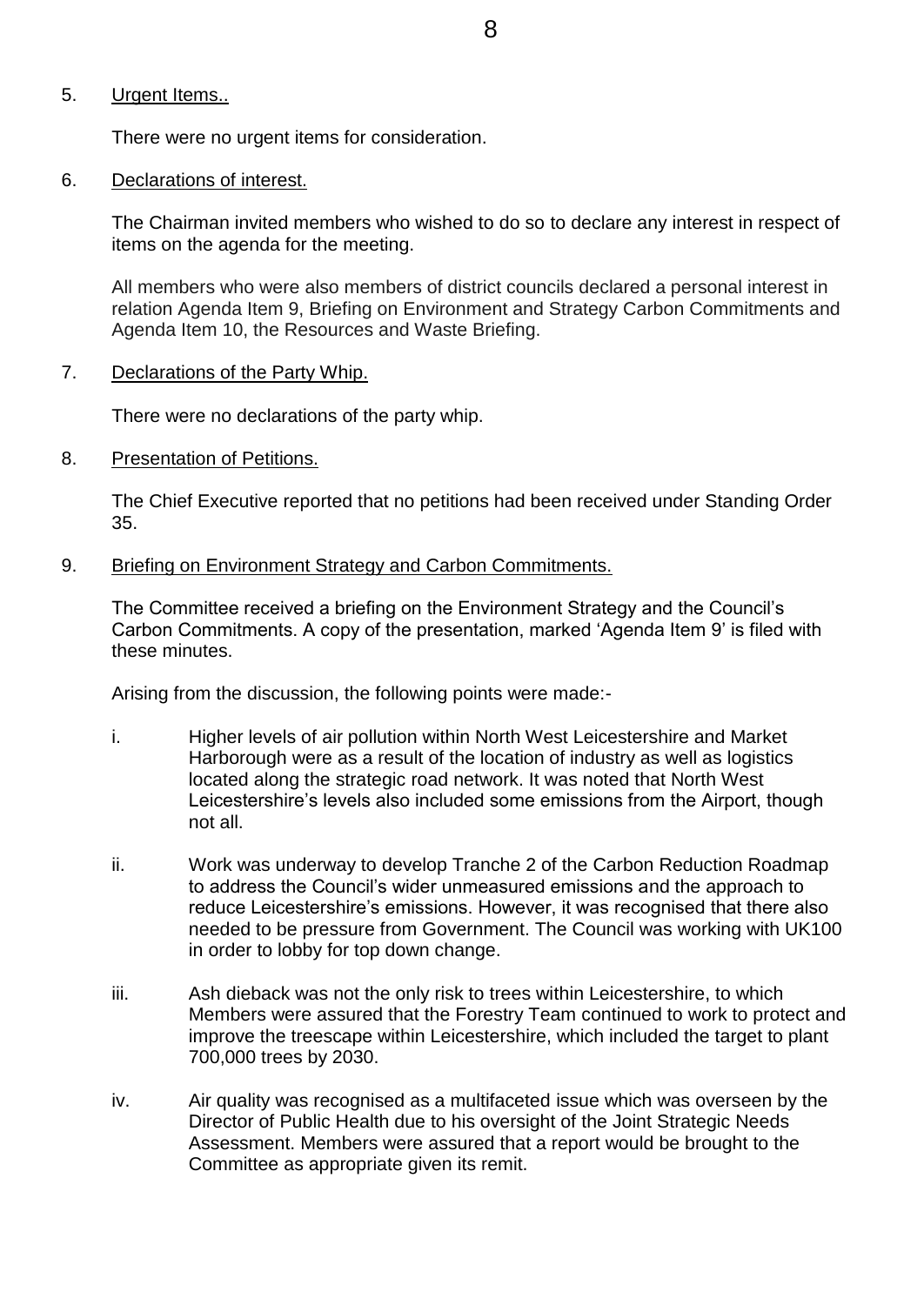- v. It was suggested that the Department look to overlay the Air Quality and Biodiversity maps provided, to allow the Committee to consider any correlation between the two factors.
- vi. The Council would look at alternative fuels such as electric and hydrogen for its fleet. Part of the consideration would include availability, fit for purpose and what infrastructure would be needed to support that fleet.

The Lead Member for the Green Agenda concluded by praising the work undertaken by the Environment Team in working to reduce the County Council's emissions to 11,00tonnes, meaning the Council was currently on track to reach net zero by 2030 . However, he emphasised that the next step to deal with the Council's unmeasured emissions and the wider county emissions would be a challenge given the Council lacked direct levers of influence in some circumstances. Ultimately it was recognised that at all levels people needed to take responsibility in recognising their own behaviour and decisions in order to combat climate change.

# RESOLVED:

That the presentation be noted.

## 10. Briefing on the Resources and Waste Strategy.

The Committee received a briefing on the Resources and Waste Strategy. A copy of the presentation marked 'Agenda Item 10' is filed with these minutes.

Arising from the discussion, the following points were made:-

- i. It was queried how the Council was working with partners to ensure a smooth implementation period regarding changes proposed by Government, given the Council's role as Waste Disposal Authority and district councils' responsibility to collect waste and recycling. The Director assured Members that the County Council was communicating across its established waste partnership, and that issues posed were not a job for just one organisation. As a result, the County Council was looking to review its Joint Strategy with the Leicestershire Waste Partnership which includes the district councils and will involve engagement with the wider public.
- ii. Regarding Government's proposal to introduce mandatory food waste collection it was noted the scheme would take extensive planning, and Government had promised to meet net additional costs for. However, despite this it would create a challenge for both the County Council and district authorities.
- iii. A Member raised a concern relating to waste from construction, demolition and excavation that continued to increase, and what the Council could do to manage that given the increase in infrastructure also promoted by Government. The Director assured Members that where possible the Council would look to recycle, and reuse, as with some road schemes recycling of material could take place on site in some circumstances. Furthermore the Council was a relatively small player in the creation of that type of waste, and it was felt that even if sector activity increased it would not automatically mean the Council's waste would, as policies and behaviour change looked to reduce output of waste where possible.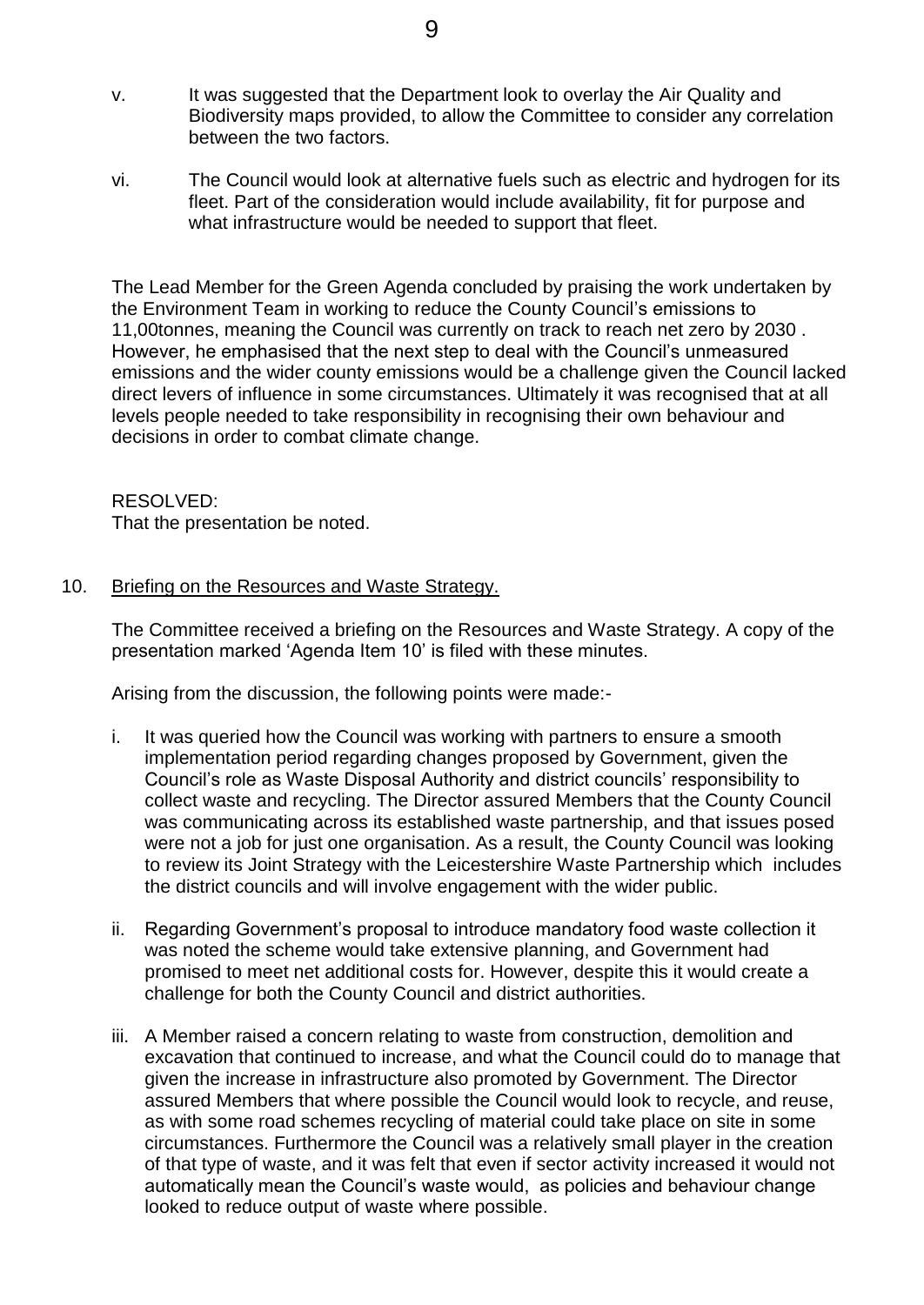- iv. Skip firms and other parts of the waste industry were regulated by the Environment Agency. Permits for sites such as Whetstone Waste Transfer station set out conditions for operation in relation to hours, tonnage and how long waste could remain on site. Private firms were regulated in the same way.
- v. Leicestershire County Council was technology neutral and would look at the best source and overall business case to prevent landfill as per the Government's policy position. In relation to its performance indicators, Members recognised that the Council's landfill was getting redirected to energy from waste where possible. This took time due to long-standing contracts, however once up for renewal the County Council could look at other technologies through its procurement process.
- vi. A member queried whether the increase in waste to incineration could affect recycling rates due to the calorific value of waste required by incineration, though it was noted rates had remained relatively stable in the past five years.
- vii. District councils managed waste collection differently. It was noted that generally all collected the same range of things and that the County Council worked closely with districts regarding contamination issues. North West Leicestershire District Council tended to have less recycling but lower levels of contamination due to its curb side sorting method, whereas the other district councils had higher levels of contamination due to their single recycling bin but higher levels of recycling, which evened itself out.
- viii. The Council was awaiting further information from the Government about how proposed 'producer payments' would work. A Member highlighted that orders online created far more packaging, but no extra charge, than an item bought in store, requiring a 10p bag. It was expected that through extended producer responsibility the more packaging put on the market that was unrecyclable, the more they would pay – therefore in future it was expected producers would be more sustainable in their packaging,
- ix. It was felt the Council did not put enough emphasis on reduction within the Council's Waste Strategy, in comparison to re-use and recycle.
- x. Given the impact of the pandemic the plans for re-use facilities at the Recycling and Household Waste Sites had been paused, the Department was looking again at restarting the planned service.
- xi. Members were pleased to note the positive local initiatives such as Plastic Free Oadby, a group that looked to reduce the use of plastic containers and bags in their local area.
- xii. A member queried Cabinet's decision to cut the budget for recycling education, in a time where it was more important than ever to influence good behaviour. In response the Chairman however noted there had been no reduction in recycling rates as set out in the presentation.
- xiii. Three Recycling and Household Waste sites had been temporarily closed due to the shortage of HGV drivers which were needed to empty waste at the sites. The decision also ensured that other sites could be kept open, without spreading staff too thinly.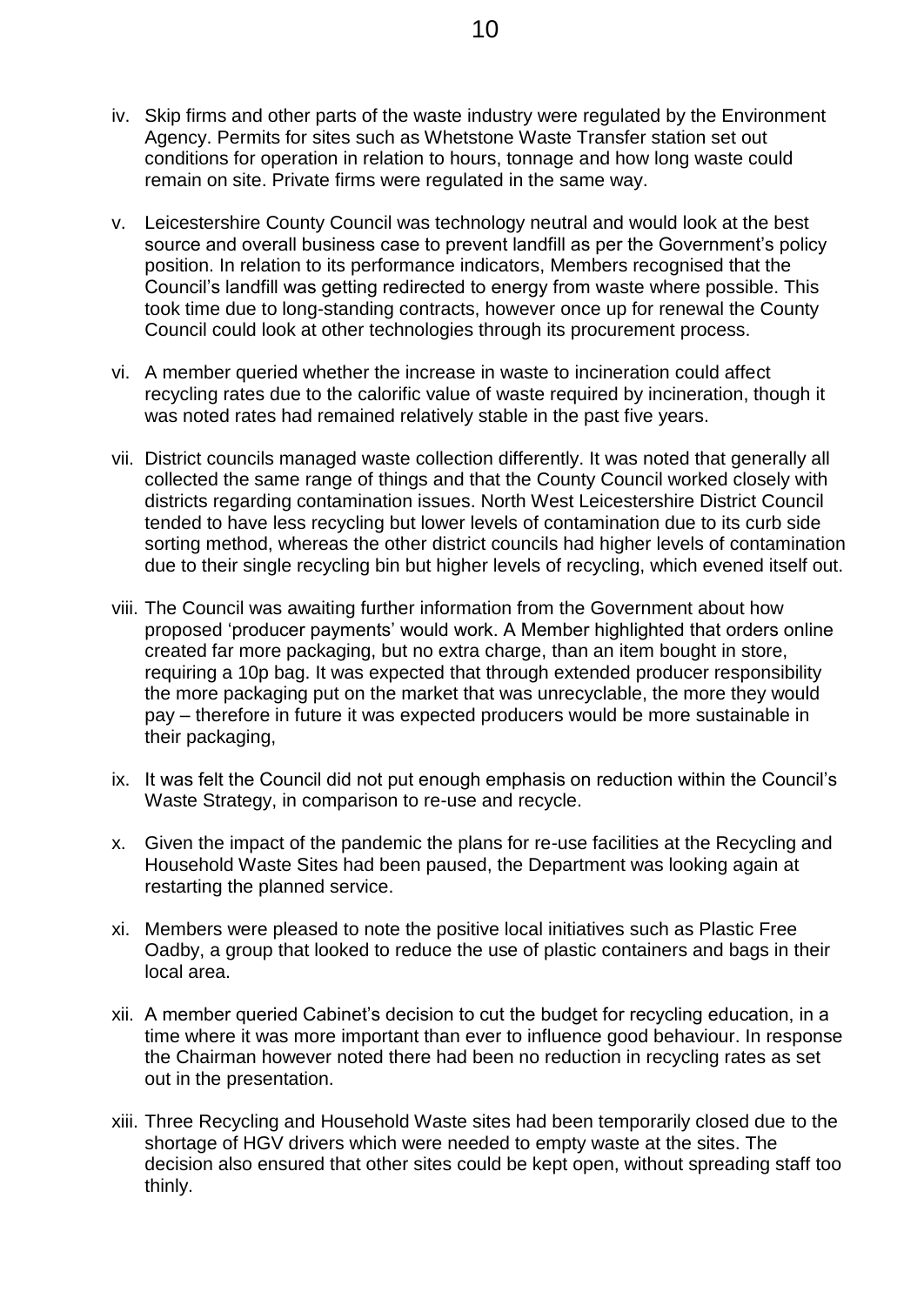The Lead Member for the Green Agenda concluded that it was clear the County Council played a key role as Waste Disposal Authority and that the Council was generally successful in limiting what it sent to landfill. It was emphasised that considering the Council's budget, in relation to other councils which may have undertaken a Private Finance Initiative with the Government to reduce their waste contract costs, the County Council did well. Furthermore it was recognised that the Environment Bill was a key piece of legislation that would result in a profound change of how the County Council and its partners dealt with waste, which would be eagerly awaited.

RESOLVED:

That the presentation provided be noted.

11. Environment and Waste Performance Report to June 2021.

The Committee considered a joint report of the Chief Executive and Director of Environment and Transport which provided an update on performance of Environment and Waste to June 2021. A copy of the report, marked 'agenda Item 11' is filed with these minutes.

Arising from the discussion the following points were noted:-

- i. The indicators within the report were a set of national and local indicators, some of which were historic as part of previous national data sets, which the County Council still felt it should report. These indicators were then divided under the Council's Strategic Objectives to enable Members to consider whether the Council was moving in the correct direction. As a result, it monitored both Leicestershire County Council indicators and wider Leicestershire indicators which covered industry and the members of the public. The Director assured Members that they welcomed any suggestions regarding future indicators or statistics Members would like to consider.
- ii. The percentage of waste recycled from Leicestershire County Council sites (non-operational) had been impacted by a change in the mix of waste collected during the pandemic, for instance the Council no longer collecting separate food waste, due to low numbers of workers in its offices. The Council would continue to monitor the indicator and look at ways to improve it as part of new ways of working plans.
- iii. Following a query on how Leicestershire related to other authorities in its energy efficiency ratings for existing homes, it was noted that the County Council was quite low, in the third quartile. This was partly due to a large number of older homes lacking cavity insulation. Members noted that the Government's Green Homes Grant was available to help with further information detailed on the County Council's website, that all those eligible should be encouraged to take up.
- iv. Following a concern related to the increase in Leicestershire County Council fleet emissions Members were assured that the increase was due to the pandemic as a result of social distancing where two vehicles were needed to transport workers, rather than the one.

RESOLVED: That the report be noted.